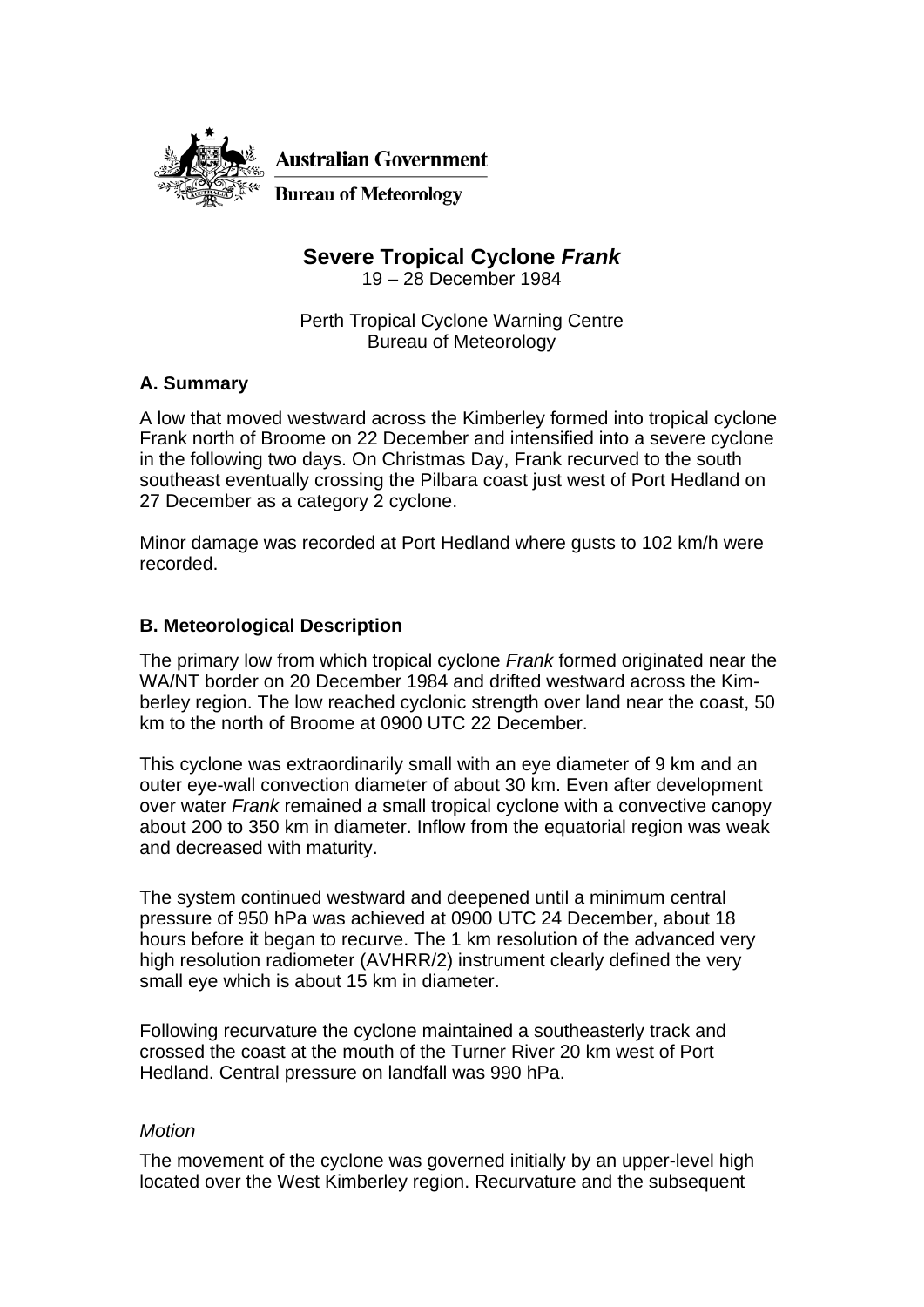south-easterly track were due to increasing upper-level north-westerly winds associated with a trough amplifying to the southwest of the tropical cyclone.

### **C. Impact**

No injuries were reported as a result of the cyclone but minor damage occurred at Port Hedland.

## **D. Observations**

Maximum wind recorded on the mainland was a gust of 102 km/h at Port Hedland at 0235 UTC 27 December as the cyclone was crossing the coast. Maximum wind recorded was 154 km/h (0830 UTC 24 December) at Rowley Shoals automatic weather station as the cyclone passed 10 to 20 km to the north of the island. Minimum pressure of 979 hPa was measured at 0530 UTC 24 December when the wind speed was 102 km/h.

Figure 1. Track of Tropical Cyclone *Frank,* 20 - 28 December 1984. *All times in WST.* 

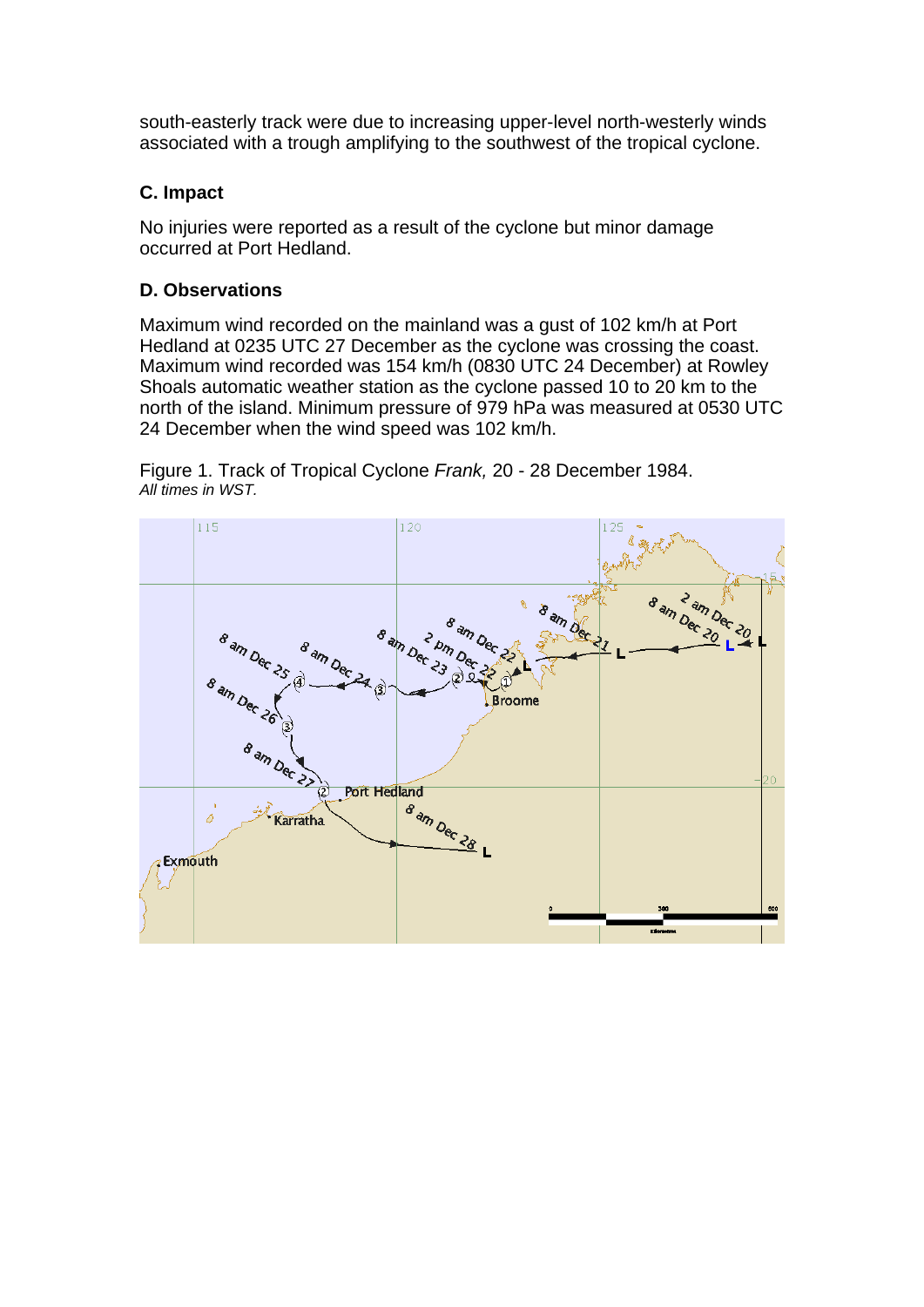|      |       |     | Hour  | Position<br>Latitude | Position<br>Longitude | Max<br>wind | Central<br>Pressure | Rad. of<br>Gales |
|------|-------|-----|-------|----------------------|-----------------------|-------------|---------------------|------------------|
| Year | Month | Day | (UTC) | S                    | F                     | knots       | hPa                 | nm               |
| 1984 | 12    | 19  | 1800  | 16.4                 | 129.0                 | 25          | 1001                |                  |
| 1984 | 12    | 20  | 0000  | 16.5                 | 128.2                 | 25          | 1001                |                  |
| 1984 | 12    | 20  | 0600  | 16.5                 | 127.5                 | 30          | 1000                |                  |
| 1984 | 12    | 20  | 1200  | 16.6                 | 126.9                 | 30          | 1000                |                  |
| 1984 | 12    | 20  | 1800  | 16.6                 | 126.2                 | 30          | 999                 |                  |
| 1984 | 12    | 21  | 0000  | 16.7                 | 125.5                 | 30          | 999                 |                  |
| 1984 | 12    | 21  | 0600  | 16.7                 | 124.8                 | 35          | 998                 |                  |
| 1984 | 12    | 21  | 1200  | 16.8                 | 124.2                 | 35          | 998                 |                  |
| 1984 | 12    | 21  | 1800  | 16.8                 | 123.8                 | 35          | 998                 |                  |
| 1984 | 12    | 22  | 0000  | 17.0                 | 123.2                 | 35          | 997                 |                  |
| 1984 | 12    | 22  | 0600  | 17.4                 | 122.7                 | 35          | 996                 |                  |
| 1984 | 12    | 22  | 0900  | 17.6                 | 122.3                 | 45          | 994                 |                  |
| 1984 | 12    | 22  | 1200  | 17.4                 | 122.1                 | 45          | 990                 |                  |
| 1984 | 12    | 22  | 1400  | 17.4                 | 122.0                 | 50          | 988                 |                  |
| 1984 | 12    | 22  | 1600  | 17.4                 | 121.9                 | 50          | 986                 |                  |
| 1984 | 12    | 22  | 1800  | 17.2                 | 121.8                 | 55          | 984                 |                  |
| 1984 | 12    | 22  | 1900  | 17.2                 | 121.9                 | 55          | 984                 |                  |
| 1984 | 12    | 22  | 2000  | 17.3                 | 121.9                 | 55          | 983                 |                  |
| 1984 | 12    | 22  | 2100  | 17.4                 | 121.8                 | 60          | 982                 |                  |
| 1984 | 12    | 22  | 2200  | 17.4                 | 121.7                 | 60          | 982                 |                  |
| 1984 | 12    | 22  | 2300  | 17.4                 | 121.6                 | 60          | 981                 |                  |
| 1984 | 12    | 23  | 0000  | 17.3                 | 121.5                 | 60          | 980                 |                  |
| 1984 | 12    | 23  | 0600  | 17.5                 | 121.2                 | 60          | 978                 |                  |
| 1984 | 12    | 23  | 0900  | 17.6                 | 121.0                 | 65          | 976                 |                  |
| 1984 | 12    | 23  | 1200  | 17.7                 | 120.3                 | 75          | 968                 |                  |
| 1984 | 12    | 23  | 1600  | 17.6                 | 120.7                 | 70          | 973                 |                  |
| 1984 | 12    | 23  | 1800  | 17.7                 | 120.2                 | 75          | 966                 |                  |
| 1984 | 12    | 23  | 2100  | 17.5                 | 119.9                 | 85          | 962                 |                  |
| 1984 | 12    | 24  | 0000  | 17.6                 | 119.6                 | 85          | 958                 |                  |
| 1984 | 12    | 24  | 0300  | 17.5                 | 119.3                 | 90          | 956                 | 40               |
| 1984 | 12    | 24  | 0600  | 17.4                 | 119.0                 | 90          | 954                 | 45               |
| 1984 | 12    | 24  | 0900  | 17.5                 | 118.7                 | 95          | 950                 |                  |
| 1984 | 12    | 24  | 1200  | 17.5                 | 118.4                 | 95          | 952                 | 30               |
| 1984 | 12    | 24  | 1800  | 17.5                 | 117.9                 | 95          | 952                 |                  |
| 1984 | 12    | 25  | 0000  | 17.4                 | 117.6                 | 90          | 954                 |                  |
| 1984 | 12    | 25  | 0600  | 17.6                 | 117.2                 | 90          | 956                 |                  |
| 1984 | 12    | 25  | 1200  | 18.0                 | 117.0                 | 85          | 958                 |                  |
| 1984 | 12    | 25  | 1800  | 18.2                 | 117.1                 | 85          | 960                 |                  |
| 1984 | 12    | 26  | 0000  | 18.5                 | 117.3                 | 85          | 962                 |                  |
| 1984 | 12    | 26  | 0300  | 18.7                 | 117.4                 | 80          | 964                 |                  |
| 1984 | 12    | 26  | 0600  | 19.0                 | 117.4                 | 80          | 966                 |                  |
| 1984 | 12    | 26  | 0900  | 19.2                 | 117.5                 | 75          | 970                 | 70               |
| 1984 | 12    | 26  | 1200  | 19.3                 | 117.6                 | 65          | 976                 |                  |
| 1984 | 12    | 26  | 1600  | 19.5                 | 117.7                 | 60          | 982                 |                  |

Table 1 Best track summary for Tropical Cyclone *Frank* 19 – 28 December 1984. Note: Add 8 hours to convert to WST. Refer to best track database for complete track details.